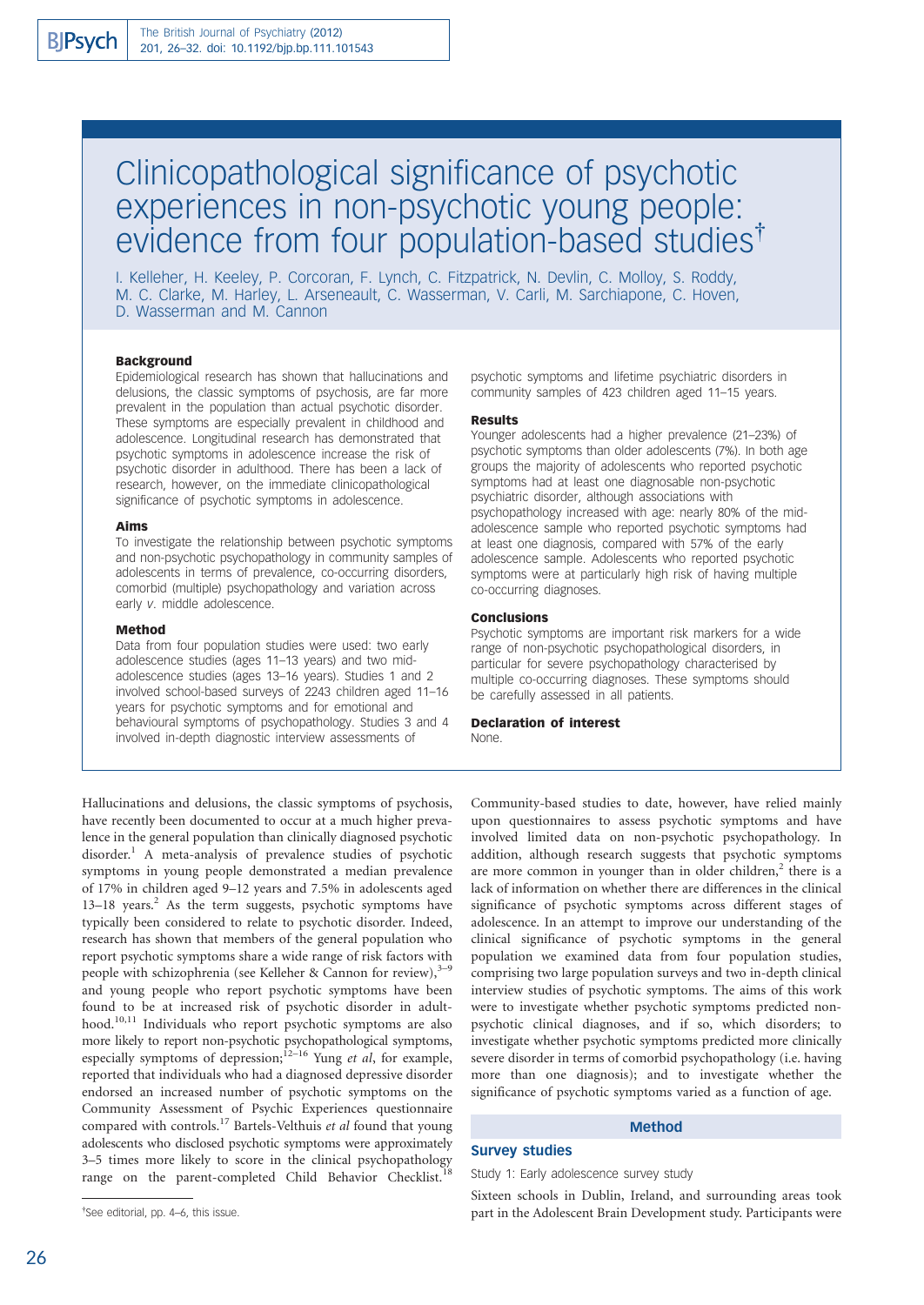aged 11–13 years and were in classes 5 and 6, the two most senior classes in the Irish primary school system. This was an 'opt in' study, with written parental consent required for adolescents to take part. In total 2190 consent forms were distributed, 1131 (52%) of which were returned with signed parental consent for the child to complete the survey in school. A total of 88.9% of participants were Irish-born, compared with 90.3% of children aged 0–14 years in the 2006 national census.

# Study 2: Mid-adolescence survey study

Seventeen schools in Cork and Kerry, Ireland, took part in the mid-adolescence survey study (Saving and Empowering Young Lives in Europe).<sup>19</sup> Participants were aged 13-16 years and were attending secondary level education. This was an 'opt out' study, with pupils allowed to take part if their parents did not return the consent form to specifically opt out. In total 1602 consent forms were distributed and approximately 70% of children  $(n=1112)$  completed the survey in school. A total of 82.2% of participants were Irish-born.

# Exposure and outcome measures

Both survey studies used the same exposure and outcome measures. Using the Adolescent Psychotic Symptom Screener (APSS), we have previously shown that a question on auditory hallucinations ('Have you ever heard voices or sounds that no one else can hear?') demonstrates very good positive and negative predictive validity not just for clinical interview-verifiable auditory hallucinations but for psychotic symptoms in general.<sup>20</sup> This question was used in both survey studies to assess for psychotic symptoms (exposure measure). The Strengths and Difficulties Questionnaire (SDQ) was used as the measure of general psychopathology in both samples.<sup>21</sup> This is a well-validated brief screening instrument, which asks about 25 attributes divided into subscales. The emotional disorders section assesses for anxiety, depressive and obsessive–compulsive disorders, the conduct disorders section assesses for conduct and oppositional defiant disorders, and the hyperkinetic disorders section assesses for attention-deficit hyperactivity disorder (ADHD). A 'total difficulties' score is also generated by summing the psychopathology subscales, which predicts the presence of any psychiatric disorder. The SDQ has been validated both in terms of its ability to distinguish between clinic and community samples, $22$  and as a screening device to detect children with a mental health disorder. $^{21}$ More recently, the SDQ has been shown not only to identify psychopathology at the time of assessment but also to predict disorder status 3 years later.<sup>23</sup>

## Interview studies

# Study 3: Early adolescence interview study

Participants in the early adolescence interview study were drawn from the Adolescent Brain Development study described above (study 1). $^{24}$  Of the 1131 adolescents who took part in the survey study, 656 (58%) indicated an interest in taking part in the interview study and a sample of 212 of these attended for interview. A total of 88.9% of participants were Irish-born (compared with 90.3% of children 0–14 years old nationally). Adolescents who attended for interview were no more likely to have an abnormal or borderline abnormal score on the SDQ  $(\chi^2 = 1.22, d.f. = 1, P = 0.27)$  and did not differ significantly in their scores on the APSS compared with the non-interviewed sample (interviewed group mean 1.8, s.e. = 0.12; non-interviewed group mean 1.9, s.e. = 0.19;  $t = 0.26$ , d.f. = 1130,  $P = 0.79$ ).

## Study 4: Mid-adolescence interview study

The mid-adolescence interview study (the Challenging Times study) was established to investigate the prevalence of psychiatric disorders and suicidal behaviour among Irish adolescents aged 13–15 years.25,26 The study took place in the geographical catchment area of a child and adolescent mental health team in north Dublin, with a population of 137 000. The participating schools were selected using a stratified random sampling technique according to the approximate socioeconomic class of the school in order to approximate to the geographical area population. A total of 743 pupils in eight mainstream schools were screened for psychiatric symptoms using the SDQ and the Children's Depression Inventory, which assesses cognitive, affective and behavioural signs of depression.<sup>27</sup> Written informed consent was obtained from the parent or guardian of participants. One hundred and forty pupils scored above threshold on these instruments, indicating a high risk of mental health problems, and all of these adolescents were invited to interview, of whom 117 (83.6%) agreed to attend for a full psychiatric interview. A comparison group of 173 adolescents, matched for gender and school, were also invited to attend, of whom 94 (54%) agreed. A frequency weight was applied to participants in this study to account for enrichment for psychopathology so that reported rates represent the general population rather than a psychopathologyenriched sample. Data were not collected on participant nationalities.

# Exposure and outcome measures

The interview instrument used was the Schedule for Affective Disorders and Schizophrenia for School-aged Children, Present and Lifetime versions (K-SADS-PL).<sup>28</sup> This is a well-validated semi-structured research diagnostic interview for the assessment of all Axis I psychiatric disorders in children and adolescents. Children and parents were interviewed separately, both answering the same questions about the child. In the early adolescence study interviews were conducted by two psychiatrists and four psychologists, and in the mid-adolescence study interviews were conducted by one psychiatrist and two psychologists, all trained in the use of the K-SADS-PL. Interrater reliability exceeded 90% for both studies, with  $\kappa$  values of 0.83 (study 3) and 0.85 (study 4). The psychosis section of the K-SADS-PL was used to assess the participants' psychotic symptoms (hallucinations and delusions). All interviewers recorded extensive notes of potential psychotic phenomena in this section of the interview and a clinical consensus meeting was held following the interviews to classify these phenomena as psychotic symptoms or not, masked to diagnoses and all other information on the participants. The exposure measure was the presence or absence of psychotic symptoms and the outcome measure was a diagnosable lifetime affective, anxiety or behavioural disorder.

Ethical approval for studies 1 and 3 was received from the Beaumont Hospital medical ethics committee, for study 2 from the clinical research ethics committee of the Cork Teaching Hospitals and for study 4 from the Mater Misericordiae University Hospital medical ethics committee.

# Statistical analysis

Statistical analyses were conducted using Stata version 11.0 for Windows.

#### Survey studies

First, we used analysis of variance to test the association between auditory hallucinations and the SDQ 'total difficulties' score. Second, we divided the samples into quartiles based on their SDQ total difficulties scores and used logistic regression to test the odds of reporting psychotic symptoms in each quartile of (increasing) psychopathology. To test for a statistically significant increase (or decrease) in the prevalence of psychotic symptoms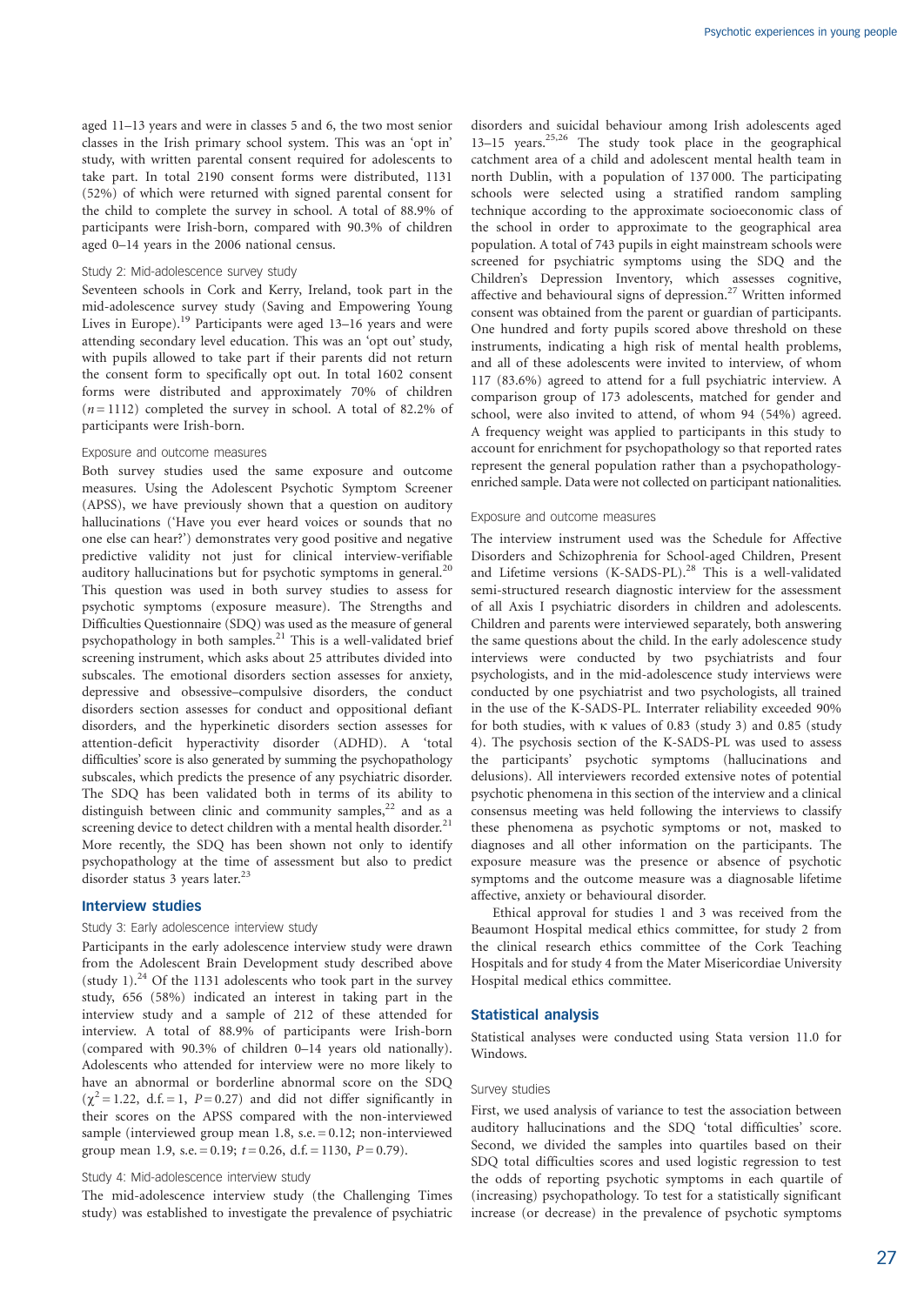across the quartiles of SDQ-rated psychopathology, we used the Stata command nptrend, which is an extension of the Wilcoxon rank sum test and performs a non-parametric test for trend across ordered groups. We also used logistic regression to compare the prevalence of auditory hallucinations among the 5% who scored highest on SDQ total difficulties, which is often taken as a 'severe' psychopathology group, with the 5% who scored lowest on this measure. Finally, we stratified by the number of SDQ-rated disorder domains (emotional, conduct and hyperkinetic disorders) and used logistic regression to determine whether psychotic symptoms predicted comorbidity across these domains and, therein, more severe psychopathology.

# Interview studies

Univariate and multivariate regression analyses were used to measure the relationship between psychopathology and psychotic symptoms. First, we recorded the prevalence of psychotic symptoms in diagnosable affective, behavioural and anxiety disorders together with odds ratios and 95% confidence intervals. Second, we stratified by comorbidity/multiple pathology (i.e. having two or more Axis I diagnoses) in order to determine the prevalence of psychotic symptoms in increasingly severe (comorbid) disorders, and calculated odds ratios and 95% confidence intervals for the association with psychotic symptoms. To test for a statistically significant increase (or decrease) in the prevalence of auditory hallucinations in line with the number of diagnosable psychiatric disorders, we used the Stata command nptrend.

# **Results**

## Survey studies

Association between psychotic symptoms and psychopathology Psychotic symptoms were reported by 21%  $(n=239)$  of the early adolescence sample (study 1) and 7%  $(n=77)$  of the mid-adolescence sample (study 2). Increasing 'total difficulties' scores on the SDQ were associated with increasing odds of reporting psychotic symptoms (study 1:  $F = 94.72$ ,  $P < 0.001$ ; study 2:  $F = 104.81$ ,  $P < 0.001$ ). Adolescents who scored within the top quartile for SDQ-measured psychopathology in the early adolescence study were 6.5 times more likely to report psychotic symptoms compared with those in the lowest quartile (test for trend,  $Z = 8.60$ ,  $P < 0.001$ ). Adolescents who scored within the top quartile for SDQ-measured psychopathology in the midadolescence study were nearly 16 times more likely to report psychotic symptoms compared with those in the lowest quartile (test for trend,  $Z = 7.32$ ,  $P < 0.001$ ) (Table 1). In fact, in study 1, among adolescents with the top 5% SDQ total difficulties scores 48.1% reported psychotic symptoms, in contrast to just 2.9% of adolescents with the lowest 5% total difficulties score  $(OR = 31.10, 95\% \text{ CI } 6.91 - 140.02, P < 0.001)$ . In study 2, among adolescents with the top 5% SDQ total difficulties scores 35% reported psychotic symptoms, in contrast to just 1.4% of adolescents with the lowest 5% scores on this measure  $(OR = 38.78, 95\% \text{ CI } 4.95-304.02, P < 0.001)$ . Psychotic symptoms were not confined to any one disorder; rather, they were reported at an increased prevalence across each of the SDQ-rated emotional, conduct and hyperkinetic disorders (Table 2).

# Comparison of studies 1 and 2

The risk of psychopathology in adolescents with psychotic symptoms varied as a function of age, with participants less likely to endorse the auditory hallucinations question as age increased. However, psychotic symptoms became more closely associated with psychopathology as age increased, in that 49% of the early adolescent sample who endorsed the auditory hallucinations question scored in the clinical psychopathology range on at least one SDQ-rated disorder domain compared with 65% of the mid-adolescence sample (Fig. 1).

|                                 | Study 1        |                                             |                       |                       | Study 2        |                            |                       |                       |  |
|---------------------------------|----------------|---------------------------------------------|-----------------------|-----------------------|----------------|----------------------------|-----------------------|-----------------------|--|
|                                 | $\overline{n}$ | Children with<br>psychotic<br>symptoms<br>% | OR (95% CI)           |                       |                | Children with<br>psychotic | OR (95% CI)           |                       |  |
| <b>Ouartile</b>                 |                |                                             | Unadiusted            | Adiusted <sup>a</sup> | $\overline{n}$ | symptoms<br>%              | Unadiusted            | Adjusted <sup>a</sup> |  |
|                                 | 313            | 7.7                                         |                       |                       | 278            | 1.4                        |                       |                       |  |
|                                 | 322            | 18.0                                        | $2.31(1.42 - 3.76)$   | $1.91(1.10 - 3.32)$   | 234            | 3.4                        | $2.40(0.71 - 8.07)$   | 2.35 (0.69-7.90)      |  |
|                                 | 221            | 22.2                                        | $3.00(1.81 - 4.97)$   | 2.59 (1.45-4.60)      | 250            | 5.7                        | 4.07 (1.32-12.55)     | 4.08 (1.32-12.59)     |  |
|                                 | 276            | 38.2                                        | $6.50(4.09 - 10.33)$  | $5.50(3.25 - 9.30)$   | 235            | 19.0                       | 15.80 (5.58-44.71)    | 15.82 (5.57-44.94)    |  |
| Test for trend across quartiles |                |                                             | $Z = 8.60, P < 0.001$ |                       |                |                            | $Z = 7.32, P < 0.001$ |                       |  |

a. Adjusted for gender.

Table 2 Odds of experiencing psychotic symptoms among adolescents with emotional, hyperkinetic and conduct disorders in the early adolescence survey study (study 1) and the mid-adolescence survey study (study 2)

|                                                                                                |                            | Study 1             |                       | Study 2                    |                     |                       |  |
|------------------------------------------------------------------------------------------------|----------------------------|---------------------|-----------------------|----------------------------|---------------------|-----------------------|--|
|                                                                                                | Children with<br>psychotic | OR (95% CI)         |                       | Children with<br>psychotic | OR (95% CI)         |                       |  |
| <b>Disorder</b> <sup>a</sup>                                                                   | symptoms<br>%              | Unadjusted          | Adjusted <sup>b</sup> | symptoms<br>%              | Unadjusted          | Adjusted <sup>b</sup> |  |
| Emotional disorders                                                                            | 44                         | $3.44(2.33 - 5.10)$ | 2.98 (1.89-4.69)      | 22                         | 4.79 (2.78-8.28)    | $5.19(2.97 - 9.06)$   |  |
| Hyperkinetic disorders                                                                         | 35                         | 2.34 (1.62-3.37)    | $2.74(1.80 - 4.18)$   | 15                         | $3.06(1.86 - 5.04)$ | $3.00(1.81 - 4.98)$   |  |
| Conduct disorders                                                                              | 36                         | $2.38(1.63 - 3.48)$ | 2.91 (1.85-4.58)      | 20                         | 4.60 (2.75–7.71)    | 4.68 (2.77-7.93)      |  |
| a. Rated according to the Strengths and Difficulties Questionnaire.<br>b. Adjusted for gender. |                            |                     |                       |                            |                     |                       |  |

28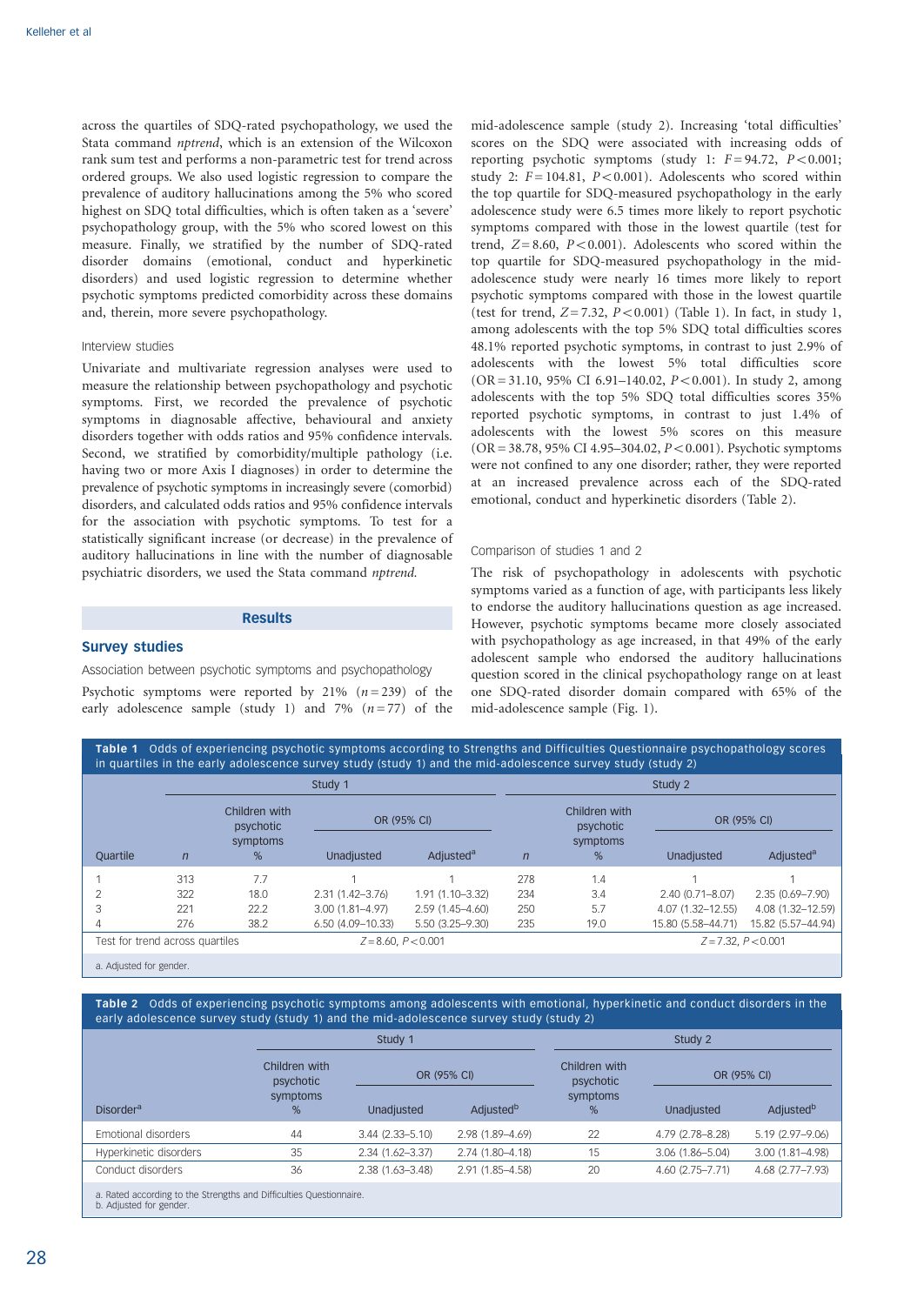

Fig. 1 Prevalence of psychotic symptoms in adolescents with zero, one, two, or three or more lifetime diagnoses in the early adolescence survey sample (study 1), early adolescence interview sample (study 3), mid-adolescence survey sample (study 2) and mid-adolescence interview sample (study 4).

#### Multiple psychopathology

In order to investigate whether psychotic symptoms were more prevalent in adolescents with more severe psychopathology, we calculated the prevalence of psychotic symptoms among adolescents who scored positively for psychopathology on one, two or all three of the disorder domains compared with adolescents with no disorder. In the early adolescence sample (study 1), 15% of participants with no SDQ-rated disorder reported psychotic symptoms, compared with 33% of adolescents who were abnormal on one SDQ disorder domain (OR = 2.71, 95% CI 1.85-3.98,  $P<0.001$ ), 43% of adolescents who were abnormal on two SDQ disorder domains  $(OR = 4.85, 95\% \text{ CI} 2.69-8.74,$  $P<0.001$ ) and 54% of adolescents who were abnormal on all three SDO disorder domains ( $OR = 8.59$ , 95% CI 2.00–36.92,  $P < 0.001$ ) (test for trend:  $Z = 7.83$ ,  $P < 0.001$ ). Among the mid-adolescence sample (study 2) the prevalence of psychotic symptoms among those who were not abnormal on any of the three SDQ disorder domains was less than 4%, but for psychopathology in one domain the prevalence of hallucinations was  $11\%$  (OR = 3.33, 95% CI 1.91-5.80,  $P < 0.001$ ), for psychopathology in two domains the prevalence of hallucinations was  $24\%$  (OR = 8.00, 95% CI 4.02–15.92,  $P<0.001$ ) and for psychopathology in all three domains the prevalence of hallucinations was 33% (OR = 12.96, 95% CI 4.53-37.08,  $P < 0.001$ ) (test for trend, Z= 7.33, P < 0.001).

# Interview studies

Thirty-one per cent of the early adolescence interview study sample (study 3) had a lifetime diagnosable affective, anxiety or behavioural disorder. The lifetime disorders included depressive disorders, including major depressive disorder and adjustment disorder with depressed mood (15%); behavioural disorders, including ADHD, oppositional defiant disorder and conduct disorder (9%); and anxiety disorders, including generalised anxiety disorder, social phobia, separation anxiety disorder and obsessive–compulsive disorder (14%). Thirty-four per cent of the mid-adolescent interview study sample (study 4) had a lifetime diagnosable affective, anxiety or behavioural disorder. The lifetime disorders included depressive disorders, including major depressive disorder and adjustment disorder with depressed mood (18%); behavioural disorders, including ADHD, oppositional defiant disorder and conduct disorder (9%); and anxiety disorders, including generalised anxiety disorder, social phobia, separation anxiety disorder, obsessive–compulsive disorder and panic disorder (11%).

#### Psychotic symptoms and association with psychopathology

In the study 3 (early adolescence) sample 22.6% ( $n = 53$ ) reported psychotic symptoms, primarily auditory hallucinations  $(>90\%)$ . The prevalence of psychotic symptoms was higher among boys  $(\chi^2 = 7.03, P < 0.01)$ . Although participants were asked about lifetime psychotic symptoms, in almost all cases adolescents who reported psychotic symptoms had experienced these symptoms within the past year – only 3 participants from the entire sample who reported lifetime psychotic symptoms did not report experiencing these symptoms within the past year, indicating that a report of lifetime symptoms in reality almost always indicates recent symptoms. Of all adolescents who reported psychotic symptoms, 57% had a lifetime diagnosable Axis I disorder  $(OR = 3.73, 95\% \text{ CI } 1.97 - 7.07, P < 0.001)$  and 30.2% had a current diagnosable Axis I disorder (OR = 3.46, 95% CI 1.64–7.31,  $P < 0.01$ ). Adolescents with a lifetime diagnosable affective disorder were 5 times more likely to report psychotic symptoms compared with the rest of the sample, whereas adolescents with a lifetime diagnosable behavioural disorder were 3 times more likely to report psychotic symptoms (Table 3).

In the study 4 (mid-adolescence) sample 7% of participants reported psychotic symptoms, primarily auditory hallucinations  $(>90\%)$ . There was a trend for psychotic symptoms to be more prevalent among boys ( $\chi^2$  = 3.62, *P* = 0.057). Of all adolescents who reported psychotic symptoms, 79% had a lifetime diagnosable Axis I disorder (OR = 11.94, 95% CI 3.14-45.41,  $P < 0.01$ ) and 43% had a current diagnosable Axis I disorder (OR = 4.27, 95% CI 1.38–13.21,  $P = 0.01$ ). Adolescents with a lifetime diagnosable affective disorder were more than 10 times more likely to report psychotic symptoms compared with the rest of the sample, whereas adolescents with a lifetime diagnosable behavioural

Table 3 Odds of experiencing psychotic symptoms among adolescents with lifetime DSM-IV Axis I diagnoses diagnosed by clinical interview in the early adolescence interview study (study 3) and the mid-adolescence interview study (study 4) Study 3 Study 4 Children with psychotic DR (95% CI) Children with psychotic DR (95% CI) Diagnosis symptoms % Unadjusted Adjusted<sup>a</sup> symptoms % Unadjusted Adjusted<sup>a</sup> Any lifetime Axis I disorder 40 3.73 (1.97 - 7.07) 3.57 (1.87 - 6.84) 19 11.15 (2.99 - 41.65) 11.94 (3.14 - 45.41) Affective disorder 51 51 4.93 (2.31–10.51) 5.08 (2.33–11.07) 24 10.67 (3.33–34.19) 12.33 (3.69–41.19) Behavioural disorder 50 3.95 (1.55–10.10) 3.23 (1.24–8.43) 22 5.14 (1.43–18.51) 4.55 (1.23–16.75) Anxiety disorder 23 0.99 (0.48–2.06) 1.01 (0.48–2.12) 9 1.45 (0.30–6.95) 1.67 (0.34–8.22) a. Adjusted for gender.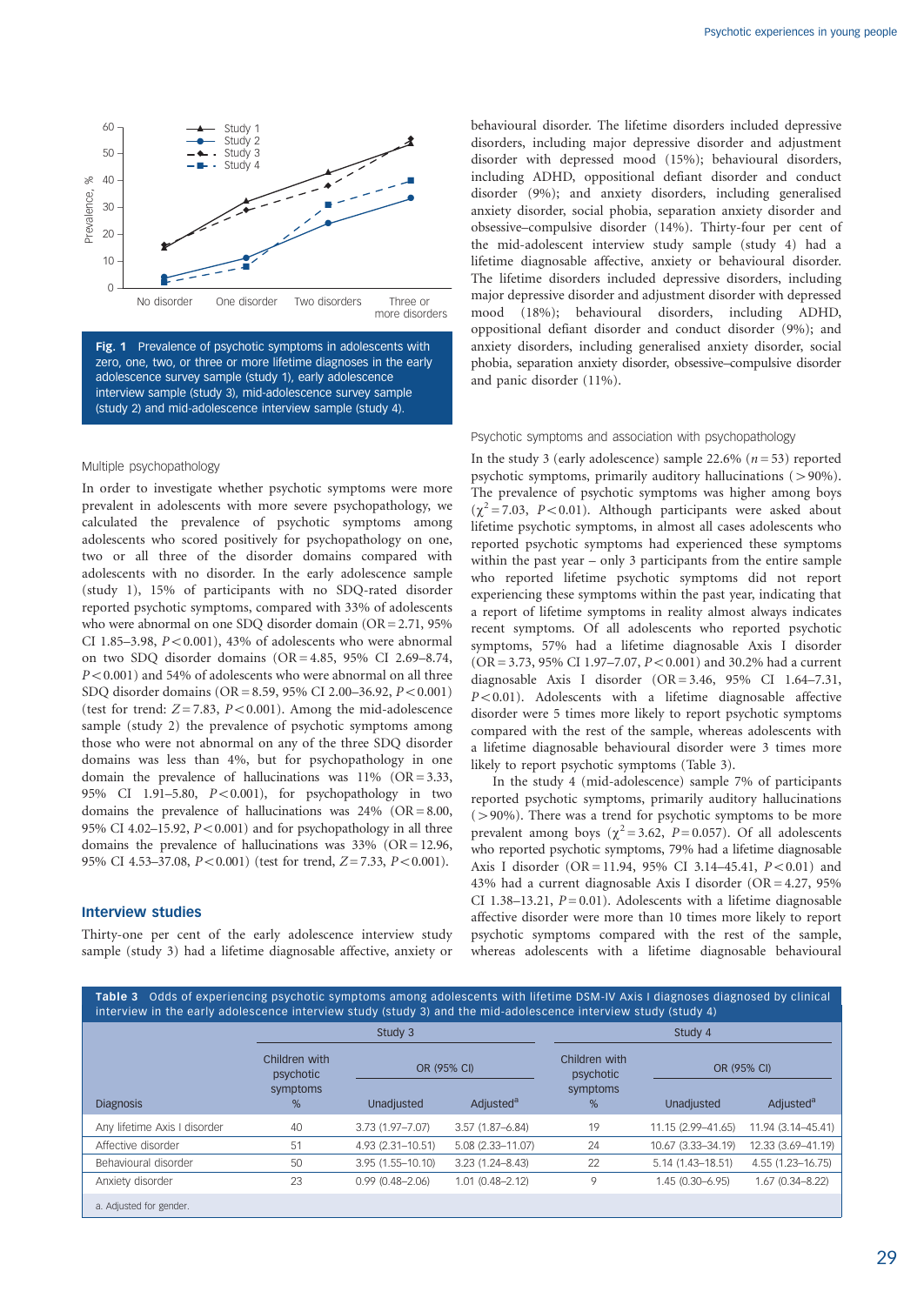Table 4 Odds of experiencing psychotic symptoms in adolescents with one, two or three or more comorbid DSM-IV Axis I disorders diagnosed by clinical interview in the early adolescence interview study (study 3) and the mid-adolescence interview study (study 4)

| $3144$ $3144$ $9$       |                            | Study 3               |                       | Study 4                    |                          |                       |
|-------------------------|----------------------------|-----------------------|-----------------------|----------------------------|--------------------------|-----------------------|
|                         | Children with<br>psychotic | OR (95% CI)           |                       | Children with<br>psychotic | OR (95% CI)              |                       |
| <b>Diagnosis</b>        | symptoms<br>$\%$           | Unadiusted            | Adjusted <sup>a</sup> | symptoms<br>%              | Unadjusted               | Adjusted <sup>a</sup> |
| One disorder only       | 29                         | 2.25 (1.06-4.75)      | $2.27(1.06 - 4.87)$   | 8                          | 3.86 (0.83-17.88)        | 4.12 (0.88-19.38)     |
| Two disorders only      | 38                         | $3.23(1.27 - 8.27)$   | $3.18(1.22 - 8.29)$   | 31                         | 20.15 (4.24-95.59)       | 18.33 (3.77-89.15)    |
| Three or more disorders | 55                         | $6.47(1.82 - 22.98)$  | $6.31(1.73 - 23.05)$  | 40                         | 29.56 (3.53-247.17)      | 36.18 (3.94-332.06)   |
| Test for trend          |                            | $Z = 3.67, P < 0.001$ |                       |                            | $Z = 4.29$ , $P < 0.001$ |                       |
| a. Adjusted for gender. |                            |                       |                       |                            |                          |                       |

disorder were 5 times more likely to report psychotic symptoms (Table 3).

## Multiple psychopathology

More than one diagnosable psychopathological disorder was present in 15% ( $n = 35$ ) of the early adolescence sample (study 3) and in 10%  $(n=21)$  of the mid-adolescence sample (study 4). We observed a dose–response relationship between the number of diagnoses the participants had and their risk of reporting psychotic symptoms (Table 4, Fig. 1).

# **Discussion**

Using two large population-based survey studies and two in-depth clinical interview studies, we have shown a number of important findings. First, psychotic symptoms are prevalent in a wide range of non-psychotic psychopathologies. Second, although psychotic symptoms are not pathognomonic of illness, the majority of young people in the community who report psychotic symptoms do have a diagnosable psychiatric disorder. Third, psychotic symptoms index a particularly high risk of multiple pathology (having more than one DSM diagnosis). Fourth, psychotic symptoms are reported more commonly in early than in middle adolescence. Fifth, psychotic symptoms become increasingly predictive of diagnosable psychopathology with increasing age.

Although some research has shown that the majority of psychotic symptoms in childhood are transient, with symptoms that persist over time thought to be of more clinical significance, $25$ in the current study the majority of adolescents who reported psychotic symptoms had at least one diagnosable psychiatric disorder, regardless of the issue of psychotic symptom persistence. Increased risk of psychopathology was not related to a particular diagnosis or even one group of disorders; rather, a variety of Axis I disorders were associated with psychotic symptoms. Interestingly, however, psychotic symptoms demonstrated a particularly strong relationship with more severe psychopathology, with prevalence of psychotic symptoms increasing in a dose– response fashion with the number of diagnosable disorders. In study 4, for example, 40% of adolescents with three or more comorbid disorders reported psychotic symptoms, compared with just 8% of adolescents with only one disorder (see Table 4).

Psychotic symptoms were more common in early adolescence in both the surveyed and interviewed samples (21% and 23%) compared with middle adolescence (7% in both samples). This is in line with meta-analytic findings of a decline in prevalence of psychotic symptoms from childhood into adolescence.<sup>2</sup> However, associations between psychotic symptoms and

diagnosable disorder were stronger in the older, compared with the younger, samples. Whereas 57% of the early adolescence sample who reported psychotic symptoms had a diagnosable psychiatric disorder, nearly 80% of the mid-adolescence sample who reported psychotic symptoms had at least one diagnosable disorder. In a study of children aged 7–8 years Bartels-Velthuis et al found that auditory hallucinations were associated with only a minor increase in risk of parent-reported behavioural and emotional symptoms,<sup>30</sup> but that at age 12-13 years psychotic symptoms predicted an approximately 3- to 5-fold increased risk of scoring in the clinical range of the Child Behavior Checklist.<sup>1</sup> Hallucinatory and delusional experiences, then, may fall within the normal spectrum of experience in childhood but might be expected to discontinue in the course of development. Psychotic symptoms in adolescence, the current findings suggest, become increasingly associated with psychopathology – in particular with severe, multiple diagnoses (see Fig. 1).

There are a number of possible explanations as to how psychotic symptoms act as a marker for a wide range of psychopathologies. One possibility is that the same risk factors may predispose to both psychotic symptoms and psychiatric illness. In fact, Breetvelt et al have recently demonstrated that many risk factors that have typically been considered risk factors for psychosis are risk factors for a wider range of (non-psychotic) psychopathologies.<sup>31</sup> It is also possible that psychological distress caused by psychotic symptoms contributes to, for example, depressive thoughts or behavioural symptoms. It may also be the case, however, that psychotic symptoms do not contribute to psychopathology per se but, rather, emerge in vulnerable individuals who experience non-psychotic psychopathology and therein act as a marker, rather than an aetiological factor, for non-psychotic psychopathology. From a biological perspective, Alemany et al have recently published the first study documenting a molecular genetic association, showing an interaction between the BDNF val66met polymorphism and childhood trauma in increasing risk of psychotic symptoms.<sup>32</sup> The limited structural and functional magnetic resonance imaging (MRI) research on psychotic symptoms to date suggests that adolescents with psychotic symptoms exhibit a profile of subtle neurodevelopmental differences that shares features with a number of psychiatric disorders.<sup>33</sup> A recent meta-analysis of brain volume abnormalities in major depressive disorder, for example, showed that the greatest changes occur in two regions important in emotion processing and stress regulation – the cingulum and orbitofrontal cortex,  $34$  both of which we have recently shown to be abnormal in adolescents with psychotic symptoms.<sup>33</sup> Using functional MRI and digital tractography, we have demonstrated reduced activity within the right frontal and bilateral temporal cortices during response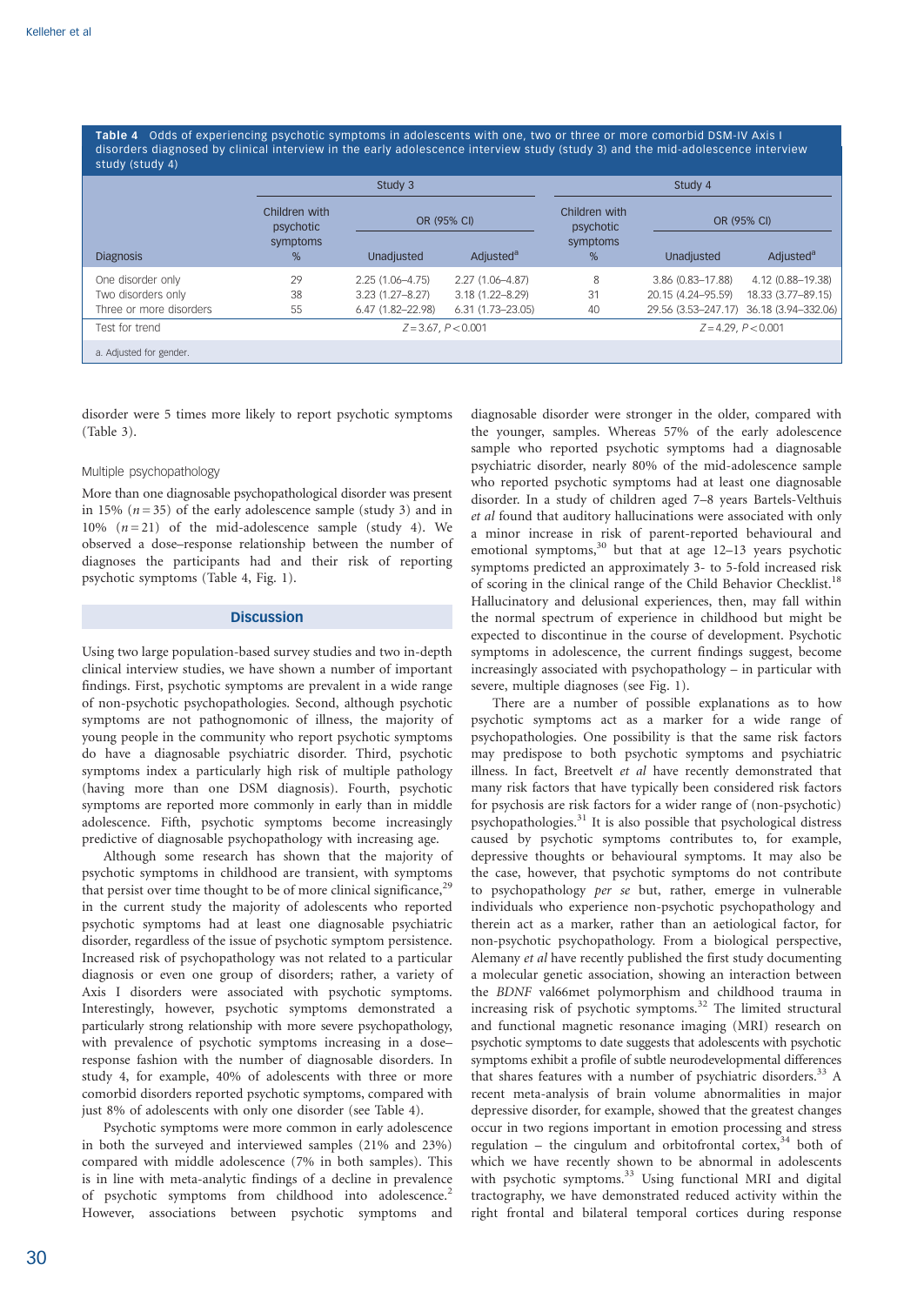inhibition tasks and overall reduced integrity of fronto-temporal pathways in adolescents with psychotic symptoms,<sup>33</sup> supporting a profile of a relative disinhibition/pro-impulsivity phenotype. These neurobiological findings mirror our clinical findings of increased affective and behavioural disorders. From a psychological perspective, psychotic symptoms in young people have been linked to poorer theory of mind and an externalised locus of control, $35,36$  both of which have been shown to predict poorer mental health outcomes.<sup>37,38</sup>

The relevance of our findings extends beyond adolescent mental health; the finding that psychotic symptoms are highly prevalent in a range of (non-psychotic) disorders raises questions about traditional diagnostic boundaries. Although psychosis has conventionally been considered as separate from 'neurotic' disorders, a number of researchers have questioned the independence of the psychoses and non-psychotic psychopathology.39–41 The high prevalence of psychotic symptoms in a wide variety of non-psychotic disorders as demonstrated in the present research suggests that divisions between the neuroses and psychoses are not clear-cut.

Strengths of this research most notably include the use of four studies, each of which shows the same pattern of results. Although the larger survey studies allowed us to test for relationships between psychotic symptoms and psychopathology in terms of a symptomatic continuum, the downside of this approach is that clinical implications, in the absence of actual diagnoses, can be hard to draw. However, the inclusion of two clinical interview studies allows us to draw clear clinical implications by exploring the relationship between psychotic symptoms and actual psychiatric diagnoses. The use of multiple studies also allowed us to examine the relationship between psychotic symptoms and psychopathology from early through middle adolescence. In addition, the use of community samples is particularly valuable because findings are generalisable to the population. A limitation is that the issue of temporality cannot be resolved in the current study: which came first, psychotic symptoms or psychopathology, or indeed did both arise together? However, this does not detract from the clinical usefulness of understanding the contemporaneous relationship between psychotic symptoms and non-psychotic psychopathology. Subgroup analysis within studies means that group sizes are small, and confidence intervals as a result are wide in some cases. However, the same pattern of results was found across all four studies, showing that the findings are robust.

## Implications of the study

Hallucinations and delusions, although classically known as symptoms of psychosis, are common in a wide range of nonpsychotic psychiatric disorders in young people. These symptoms become increasingly associated with diagnosable psychopathology with age. Psychotic symptoms demonstrated a particularly strong relationship with more severe psychopathology, indexing high risk for multiple disorders (i.e. the presence of two or more co-occurring diagnoses). These findings have a number of important clinical implications. First, psychotic symptoms, which are to a large extent seen as an 'adult psychiatry' issue, are in fact very prevalent in childhood and adolescence and should be carefully assessed in child and adolescent psychiatric clinics. Second, when psychotic symptoms are present they index risk for severe psychopathology in terms of the patient having more than one diagnosable disorder and, following from this, should prompt the clinician to consider the potential importance of multiple therapeutic targets and/or approaches. For researchers, these findings highlight psychotic symptoms as a complex novel

aspect in the study of the aetiology of severe mental illness, of which schizophrenia is only one. Research has only recently begun on neurogenetics, imaging, electrophysiology and cognition among individuals with psychotic symptoms.<sup>32,33,42-45</sup> Much more work will be necessary to explore the role of psychotic symptoms – symptoms which, to date, have been largely considered features of psychotic illness – in the aetiology of a broad range of non-psychotic psychiatric disorders.

Ian Kelleher, PhD, Department of Psychiatry, Royal College of Surgeons in Ireland; Helen Keeley, MD, MRCPsych, Paul Corcoran, PhD, National Suicide Research Foundation, Cork; Fionnuala Lynch, MD, MRCPsych, Child and Adolescent Mental Health Service, Mater Misericordiae University Hospital, Dublin: Carol Fitzpatrick MD, FRCPI, FRCPsych, Child and Adolescent Mental Health Service, Mater Misericordiae University Hospital, Department of Child and Adolescent Mental Health, St Vincent's Hospital, Children's University Hospital and University College, Dublin; Nina Devlin, MB, MRCPsych, Charlene Molloy, MB, Sarah Roddy, PhD, Mary C. Clarke, PhD, Department of Psychiatry, Royal College of Surgeons in Ireland; Michelle Harley, MB, MRCPsych, Department of Psychiatry, Royal College of Surgeons in Ireland, and Department of Child and Adolescent Mental Health, St Vincent's Hospital, Dublin, Ireland; Louise Arseneault, PhD, MRC Social, Genetic and Developmental Psychiatry Centre, Institute of Psychiatry, Kings College London, UK; Camilla Wasserman, MA, Department of Child and Adolescent Psychiatry, New York State Psychiatric Institute, Columbia University, New York, USA; Vladimir Carli, MD, PhD, National Swedish Prevention of Suicide and Mental Ill-Health (NASP), Department of Public Health Sciences, Karolinska Institute, Stockholm, Sweden; Marco Sarchiapone, MD, Department of Health Sciences, University of Molise, Campobasso, Italy; **Christina Hoven**, DrPh, Department of Child and Adolescent Psychiatry, New York State Psychiatric Institute, Columbia University, New York, USA; Danuta Wasserman, MD, PhD, NASP, Department of Public Health Sciences, Karolinska Institute, Stockholm, Sweden; Mary Cannon, MB, MRCPsych, PhD, Department of Psychiatry, Royal College of Surgeons in Ireland, and Department of Psychiatry, Beaumont Hospital, Dublin, Ireland

Correspondence: Mary Cannon, Department of Psychiatry, Royal College of Surgeons in Ireland, Education and Research Centre, Beaumont Hospital, Dublin 9, Ireland. Email: marycannon@rcsi.ie

First received 18 Aug 2011, final revision 8 Dec 2011, accepted 19 Dec 2011

# Funding

The Adolescent Brain Development Study was supported by an Essel NARSAD/Brain and Behavior Research Foundation Independent Investigator award and a Clinician Scientist Award (CSA/2004/1) from the Health Research Board (Ireland) to M.C. The research leading to these results has received funding from the European Community's Seventh Framework Programme under grant agreement HEALTH-F2-2010-241909 (Project EU-GEI); EU-GEI is the acronym of the project European Network of National Schizophrenia Networks Studying Gene–Environment Interactions. The Challenging Times study was supported by Friends of the Children's University Hospital (Dublin), the American Foundation for Suicide Prevention, the Health Service Executive (HSE) Northern Area and the Mater Misericordiae University Hospital, Dublin. The Saving and Empowering Young Lives in Europe (SEYLE) project is supported through Coordination Theme 1 (Health) of the European Union Seventh Framework Program (FP7), grant agreement HEALTH-F2-2009-223091. The SEYLE project in Ireland was also supported by funding from the HSE National Office for Suicide Prevention. The project leader and coordinator of SEYLE is Professor Danuta Wasserman, head of the National Swedish Prevention of Mental Ill-Health and Suicide (NASP), Karolinska Institute, Stockholm, Sweden. Other members of the Executive Committee are Professor Marco Sarchiapone, Department of Health Sciences, University of Molise, Campobasso, Italy; Vladimir Carli, NASP, Karolinska Institute, Stockholm, Sweden; Professor Christina Hoven and Camilla Wasserman, Department of Child and Adolescent Psychiatry, New York State Psychiatric Institute, Columbia University, New York, USA.

## Acknowledgements

We thank the Clinical Research Centre at Beaumont Hospital for use of research rooms. The Saving and Empowering Young Lives in Europe (SEYLE) Consortium comprises centres in 12 European countries. Site leaders for each respective centre and country are Danuta Wasserman (Karolinska Institute, Sweden), Christian Haring (University for Medical Information Technology, Austria), Airi Varnik (Estonian-Swedish Mental Health and Suicidology Institute, Estonia), Jean-Pierre Kahn (University of Nancy, France), Romuald Brunner (University of Heidelberg, Germany), Judit Balazs (Vadaskert Child and Adolescent Psychiatric Hospital, Hungary), Paul Corcoran (National Suicide Research Foundation, Ireland), Alan Apter (Schneider Children's Medical Centre of Israel, Tel-Aviv University, Israel), Marco Sarchiapone (University of Molise, Italy), Doina Cosman (Iuliu Hatieganu University of Medicine and Pharmacy, Romania), Dragan Marusic (University of Primorska, Slovenia) and Julio Bobes (University of Oviedo, Spain).

# References

Kelleher I, Jenner JA, Cannon M. Psychotic symptoms in the general population – an evolutionary perspective. Br J Psychiatry 2010; 197: 167–9.